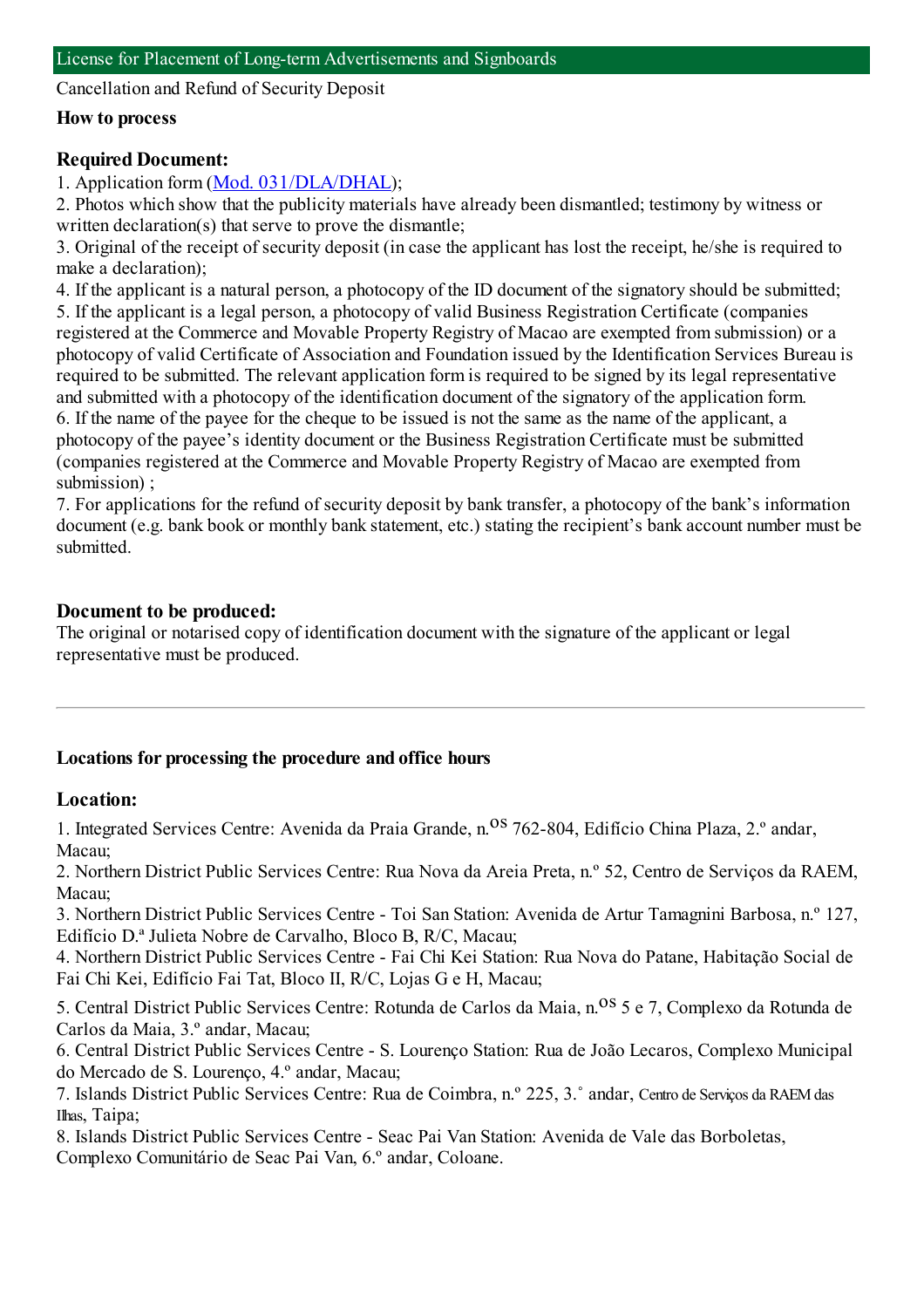### **Office hours:**

Monday to Friday, 9:00 a.m. to 6:00 p.m. (no lunch break, closed on Saturdays, Sundays and public holidays)

**Fees**

**Application fee:** Not Applicable

**Form fee:** Not Applicable

**Stamp Duty:** Not Applicable

**Deposit:** Refundable

# **Fees, Charges and Prices List:**

Not Applicable

# **Time required for processing**

**Processing time:** 15 working days after receiving all the necessary documents.

## **Remarks/ points to note for application**

**Important note:** If the processing of "cancellation and refund of security deposit" is made due to the application for a new license, the procedure for refund of security deposit of the old license will only commence after the approval of the application for the new license.

### **Relevant standards or requirements**

N/A

# **Progress enquiry and obtaining result of service**

N/A

## **Formalities**

- First-time Application
- Renewal